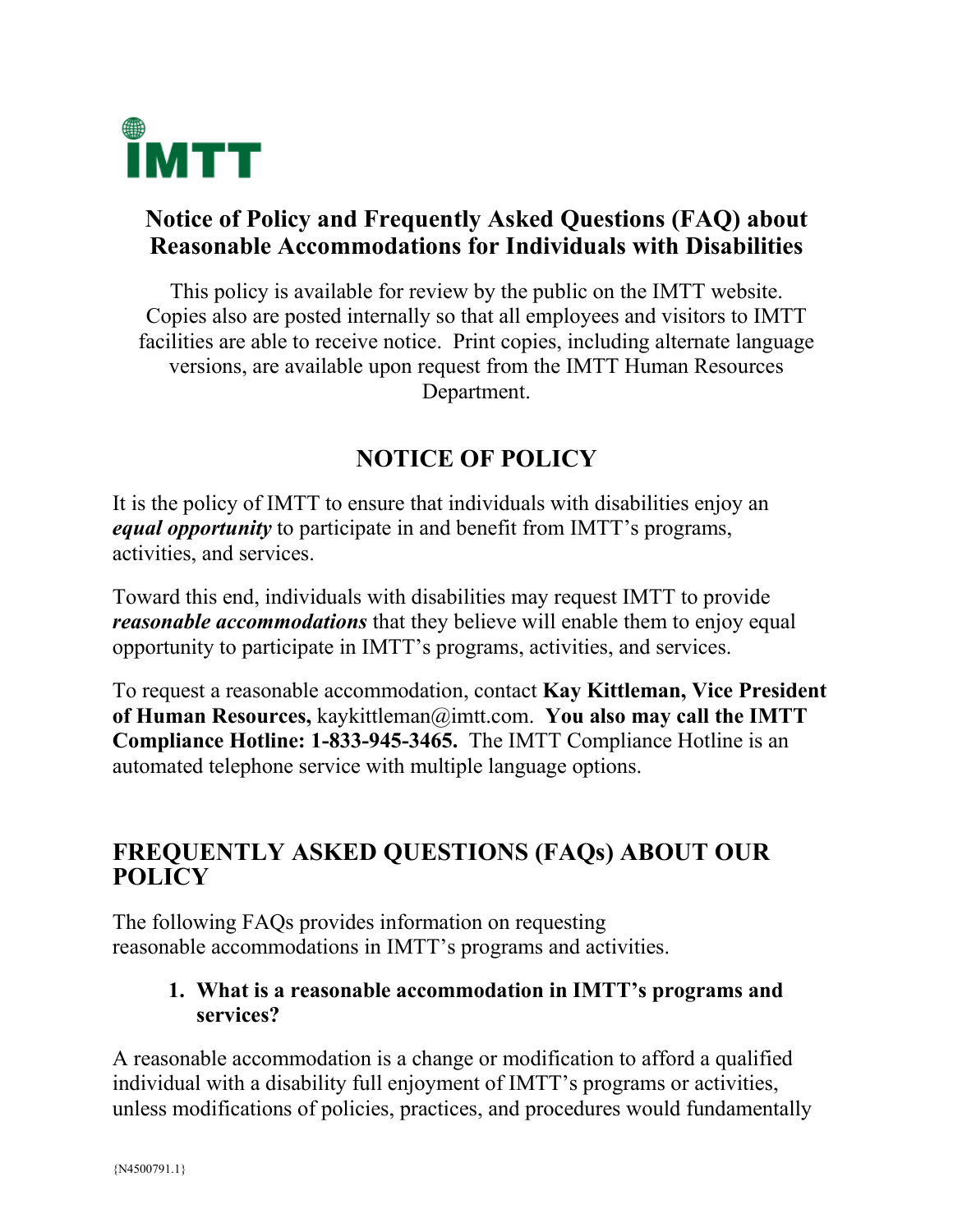alter the nature of the program, service, or activity, or result in undue financial and administrative burdens to IMTT.

#### **2. How do I request a reasonable accommodation?**

If you need a reasonable accommodation, please contact **Kay Kittleman, Vice President of Human Resources,** kaykittleman@imtt.com. **You also may call the IMTT Compliance Hotline: 1-833-945-3465.**

#### **3. Does my request for a reasonable accommodation need to be in writing?**

No, you do not need to put your request in writing, however, making a written request can be helpful documentation for ensuring that IMTT provides the desired accommodation. In addition, you do not need to fill out a specific form or use the specific words "reasonable accommodations" when making your request.

### **4. When should I request a reasonable accommodation?**

You may request a reasonable accommodation from IMTT at any time. However, making the request in advance of a meeting, conference call, or visit will help ensure that IMTT is able to fulfill the request for an accommodation. For certain requests, such as requests for sign language interpretation, IMTT requests at least two week's advance notice.

### **5. May someone request a reasonable accommodation on my behalf?**

Yes, anyone can request a reasonable accommodation on behalf of an individual with a disability who seeks to interact with IMTT staff or participate in its programs or activities.

#### **6. What will IMTT do upon receiving my request for a reasonable accommodation?**

IMTT will respond to an initial request for accommodation as promptly as possible, but no later than 5 business days after receiving a request. Every effort will be made to resolve all requests within a reasonable period of time depending on the nature of the accommodation requested. IMTT may contact you to obtain more information about your request and to better understand your needs. In addition, IMTT may review your request to determine:

• Whether the requested accommodation will be effective in allowing you to participate in the activity or program in which you are seeking participation;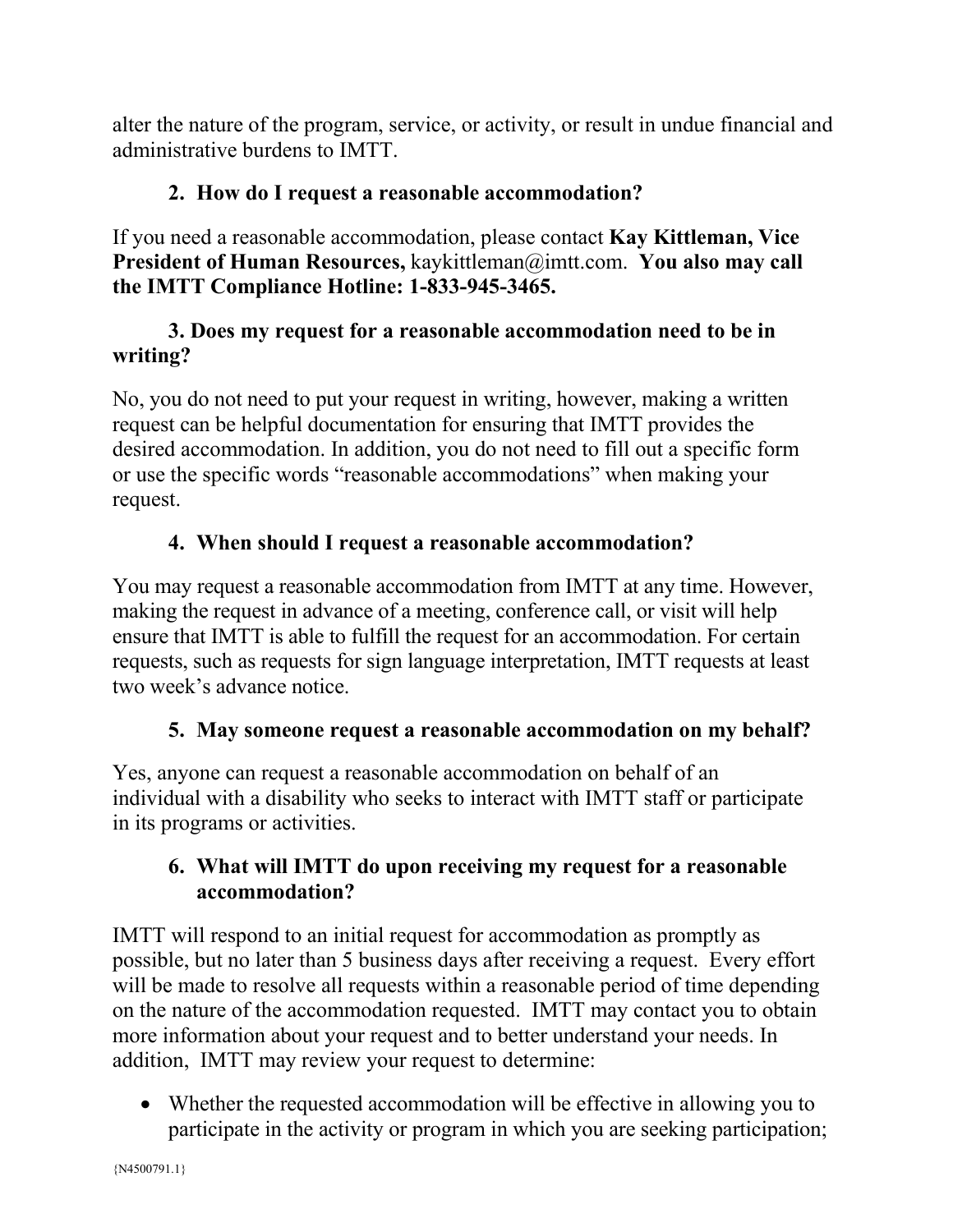- Whether the requested accommodation is reasonable, or an equally effective alternative to the requested accommodation is available; and
- Whether providing you with the requested accommodation would fundamentally alter the nature of IMTT's program or impose undue financial or administrative burdens on IMTT.

In addition, in some cases, IMTT may consult with you in an interactive process to determine on a case-by-case basis what accommodations can be made. If the requested accommodation cannot be provided immediately, efforts will be made to provide an interim accommodation until the requested accommodation can be made.

If IMTT determines that your requested accommodation would fundamentally alter the nature of the program or impose an undue financial or administrative burden, IMTT may deny your request. However, in the unlikely event that this occurs, IMTT will work with you on an interactive basis to identify an alternative accommodation that allows you to effectively participate in IMTT's program, activity, or service.

All information obtained by IMTT in connection with a request for an accommodation will be maintained on a confidential basis and disclosed only to IMTT employees with a need to know (for example, those employees involved in the accommodations process and those who are responsible for providing an accommodation).

### **7. May IMTT request medical documentation from you after receiving your request for a reasonable accommodation?**

No, IMTT may not request medical documentation after receiving your request for a reasonable accommodation. IMTT's questions will be limited to understanding the barrier to your ability to participate in the program or activity in which you are interested and the nature of an accommodation that will remove this barrier.

### **8. May IMTT charge you the cost of providing the reasonable accommodation?**

No, you are not responsible for the cost of an auxiliary aid or service IMTT provides to you.

### **9. What are some examples of reasonable accommodations?**

There are many types of reasonable accommodations. Some examples of how IMTT provides reasonable accommodations include: